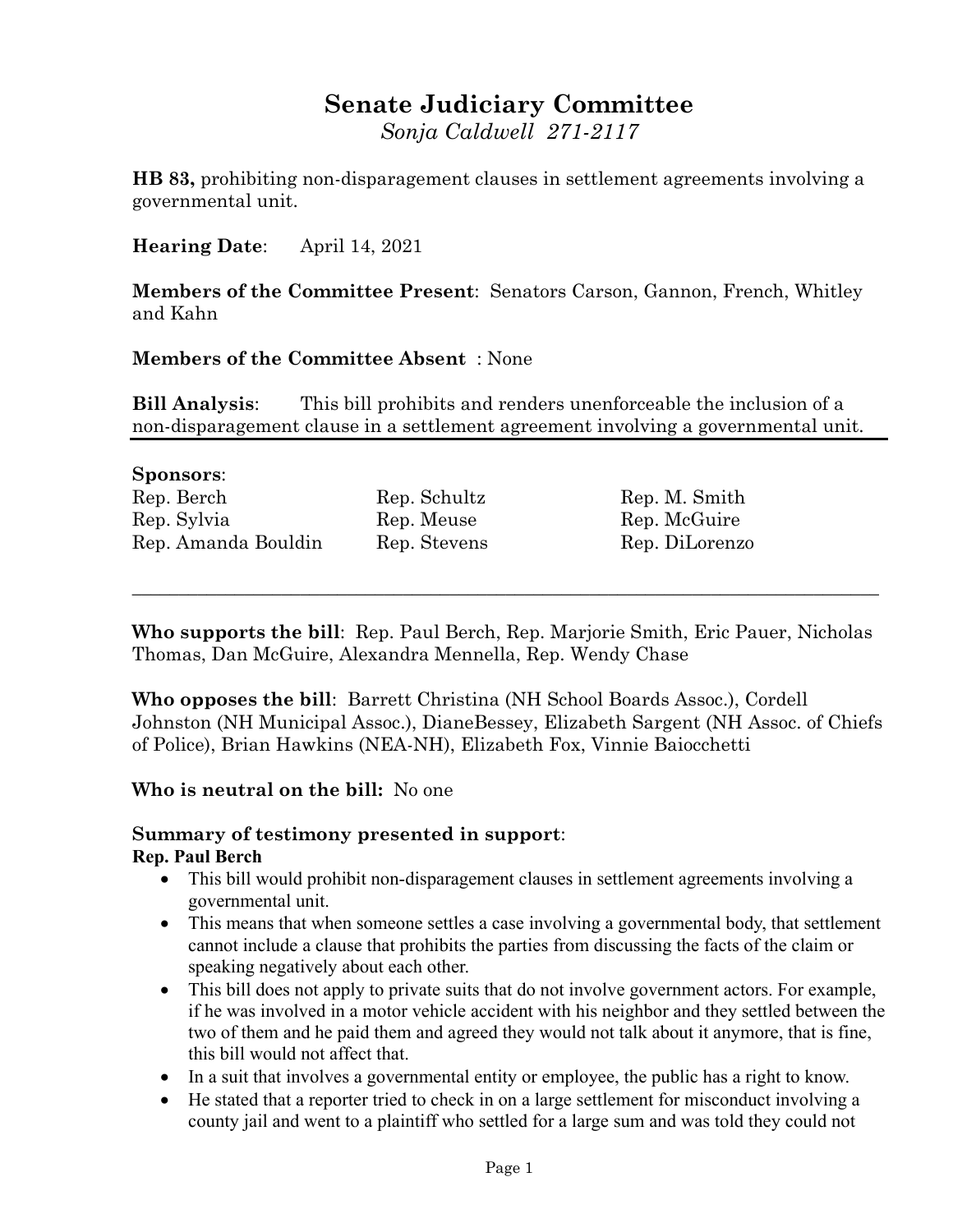talk about it or they would lose their settlement money. This is a problem that happens in NH and that is what got him interested in this.

- Sometimes a law enforcement officer is determined to have violated the rights of a citizen and a secret settlement is reached and an officer is able to be hired in another town.
- Civil trials are disappearing in the US. Parties are turning to private settlements.
- Systemic discrimination has been obscured through sealed settlements and nondisparagement provisions.
- One of the core values of the first amendment is to promote public understanding through free speech of the workings of our government.
- The objection the committee will hear is that this will increase the cost of litigation. This claim has been widely discredited. Courts and scholarly studies have rejected it.
- He was a career public defender. Most of his work was negotiation. Criminal cases get settled every day without anti disparagement clauses.
- NH has a statute that requires the fact of settlement be recorded at the town clerk's office. It is of little use if the parties cannot talk about what happened.

Sen. French asked if this bill would prohibit an individual from negotiating with a county and prohibit them from being able to say anything.

Rep. Berch said and individual will still be able to settle a suit with a county; the bill just stipulates that the settlement cannot contain a clause that bars the individual from being able to talk about what happened to them.

Sen. French asked him to clarify that this bill doesn't prohibit an individual from negotiating that the state cannot say anything. He thought there would be times when the public wouldn't want the state to be able to say anything.

Rep. Berch said the public has an independent right to know what happened by actions of the government and government employees. People may find it convenient not to have that known but it is the public's right to know. This bill would not affect statutes that might pertain to the protection of the name of a juvenile.

Sen. Gannon said Rep. Berch is putting the public good ahead of his. Rep. Berch is giving them standing in a case, which could interfere with Sen. Gannon's personal interests.

Rep. Berch said the principle is right but would not use that language.

Sen. Kahn said in a settlement agreement, sometimes it involves money and sometimes it does not. For example, there might be a mutual agreement for an employee to separate from an organization. He asked if that would be considered a settlement.

Rep. Berch said yes. Settlements can be nonmonetary.

Sen. Kahn asked if the term "non-disparagement" is defined.

Rep. Berch said it is not defined in statute but there are legal definitions.

Sen. Kahn asked what the side effect of a non-disparagement clause might be. For example, he said there could be an agreed upon statement and asked if that would be considered a nondisparagement clause.

Rep. Berch said this bill keeps the state from barring the plaintiff from talking about it afterward. If the agreement is there is a statement of fact and no one can say otherwise, that becomes a nondisparaging statement.

Sen. Carson said Senate Judiciary has seen versions of this issue before. One concern is that when you have a disparagement clause in there, it puts an end to the issue. Without it, you will have individuals that will keep going at each other. The disparagement clause is meant to put an end to that. She asked if banning these prevent people from moving on from an issue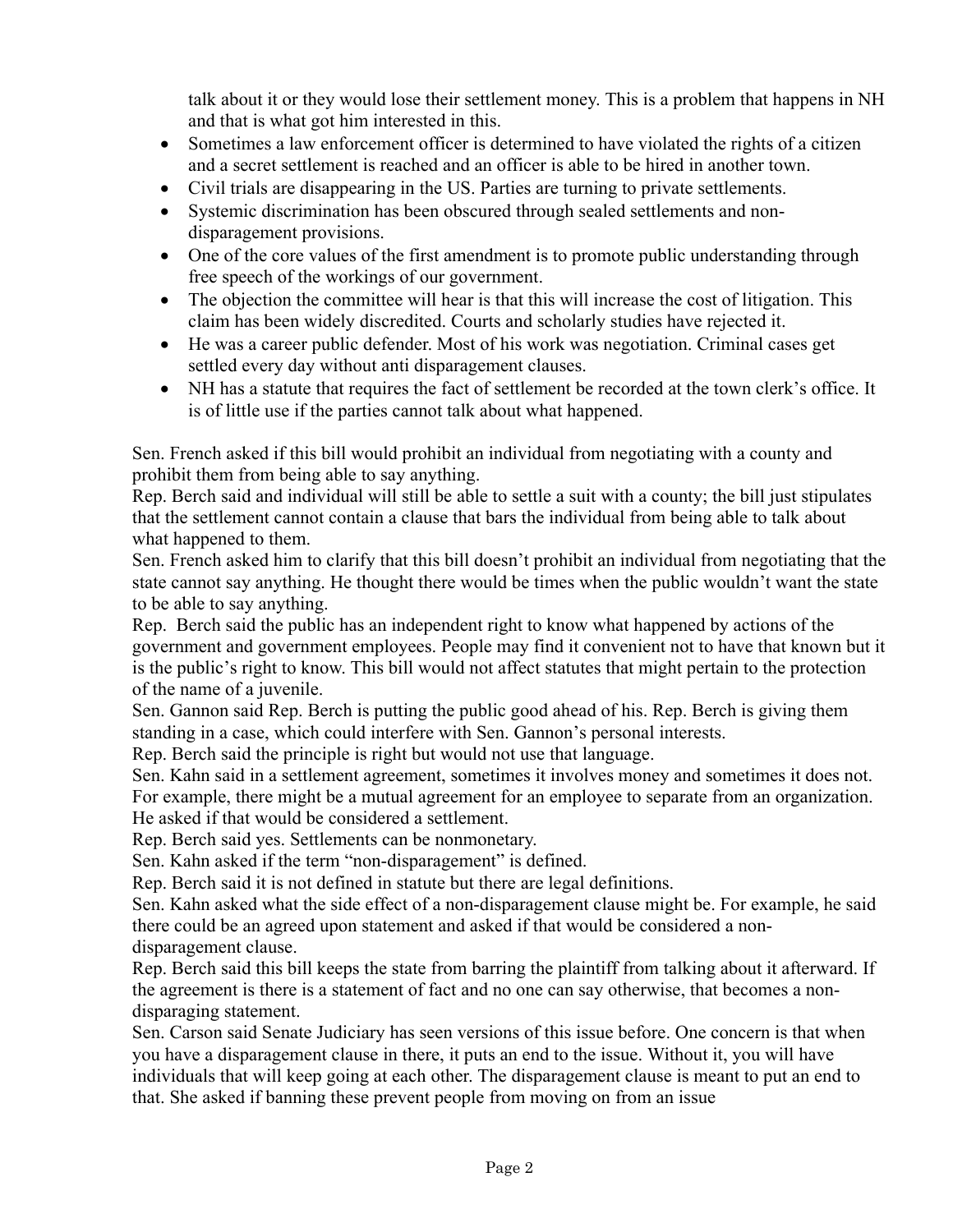Rep. Berch said they are competing values. Yes, there are people who carry torches about cases, but the point is that democracy can be messy. Just because there is finality now about an incident that happened does not mean it will not become relevant in a few years. There could be a pattern of incidents and if they are covered with non-disparagement clauses, how can you effect change. Sen. Carson asked if getting rid of it would be unfair to government. They are often prohibited from disclosing information about the privacy of an individual.

Rep. Berch said it is less of a problem than you might think because of the concept of waiver of privacy. If you are talking about something in public, you have waived your right to privacy and the government can respond. That does not cover legally confidential material and this bill doesn't address that.

#### **Lisa Marie Mulkern**

- She is in favor of the bill. She is the former programs information officer at the NH veterans' home from 2002-2006.
- 7 years ago, she testified about her experience at the home before a senate committee. She has a settlement agreement that she was forced into. She was not given the opportunity to go before the personnel appeals board. She settled for nothing more than monetarily what she would have been given if she had been allowed to go before the personnel appeals board and win her job back. The only thing she wanted out of her agreement was a nondisparagement.
- She knew about the management and financial issues going on at the home. It was difficult to get the agreement so that she could speak about it. She raised concerns and showed evidence of what was going on.
- This bill is important. Very few people would go to the lengths she did to not be silenced.

# **Summary of testimony presented in opposition**:

## **Barrett Christina – NH School Board Association**

- The NHSBA is opposed to the bill.
- There are certain statutes already indicate or present that public employees have privacy rights. RSA91A:3 paragraphs 2, a, b, and c all allow public bodies to go into nonpublic session to discuss employment matters. RSA189:67 paragraphs 3 and 4 talk about school staff private information that cannot be disclosed by the Dept. of Education.
- NHSBA has concerns related to student privacy if non-disparagement agreements were prohibited. In a school context, it would be difficult to bifurcate facts if a student was involved.
- Non-disparagement agreements are more efficient and cost effective for public entities.
- On line 11 it says a non-disparagement clause that prevents parties from discussing the facts of an underlying claim, however facts are often in dispute.
- Non-disparagement clauses also protect the employee from embarrassing facts from coming out that might prohibit that person from gaining further employment or protecting their reputation.
- The person filing a lawsuit against a governmental entity should be free to negotiate and settle as they see fit.

Sen. Carson asked if he believes that often times settlements are larger than they normally would be because of the disparagement clause in order to compensate one side.

Mr. Christina said he could not answer that.